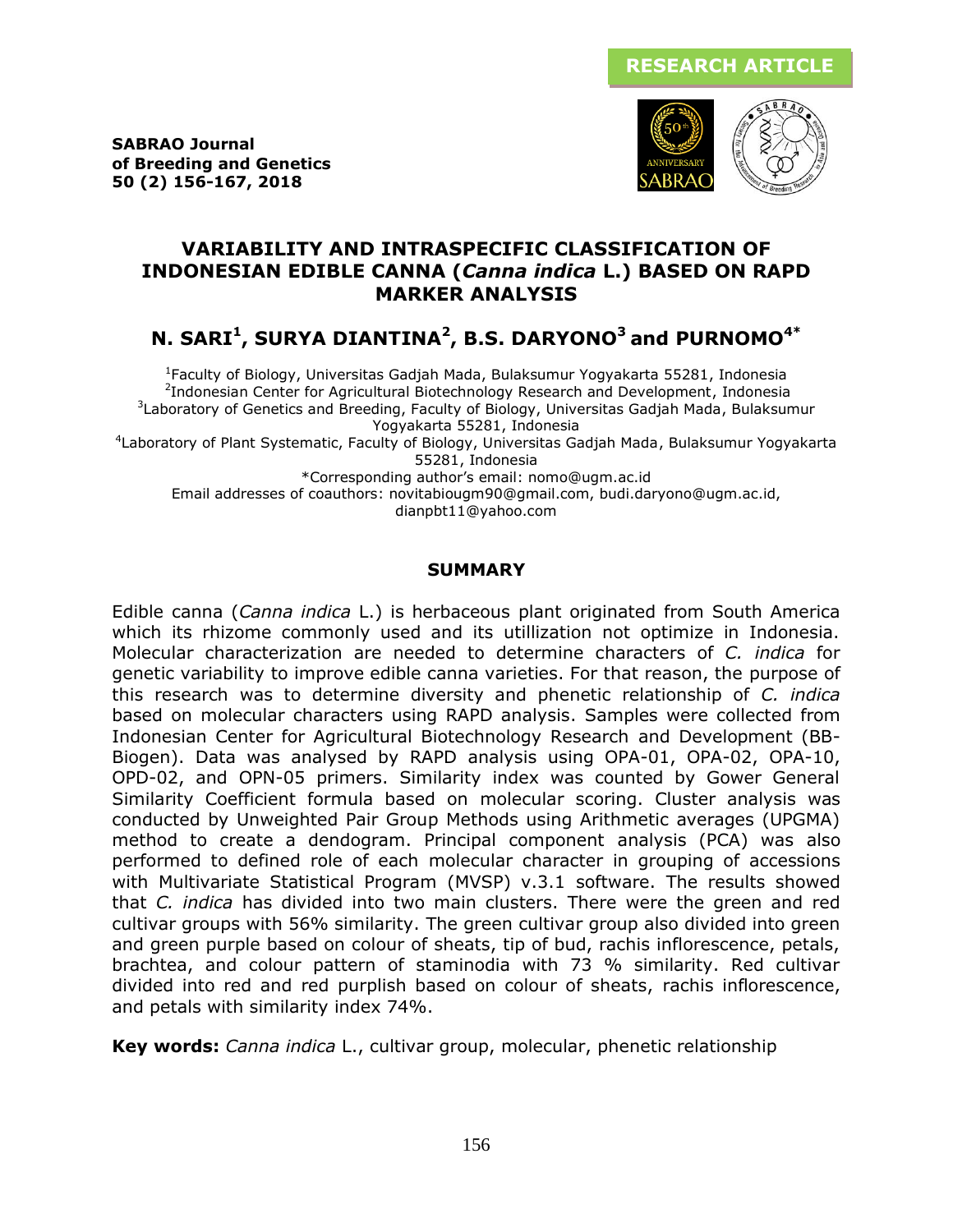**Key findings:** This research work will provide basic information about Indonesian edible canna which has potential to be applied in a commercial breeding and industrial program.

Manuscript received: February 5, 2018; Decision on manuscript: March 14, 2018; Accepted: May 15, 2018. © Society for the Advancement of Breeding Research in Asia and Oceania (SABRAO) 2018

Communicating Editor: Dr. Sambasivam Periyannan

#### **INTRODUCTION**

Edible canna (*Canna indica* L.) is herbaceous plant originated from South America which its rhizome commonly used (Tanaka, 2001). Its origin and center of genetic diversity was from South American (Ugent *et al*., 1984; Gade, 1966). This plants dispersed through all tropical state (Piyachomkwan *et al*., 2002; Matoba *et al*., 2011). It's usually grow wild in dry field as auxiliary plants (Gade, 1966). In Indonesia the utilization of its rhizome has not been optimized as people only boiled its rhizome to consume without further processing (Sastrapradja *et al.,* 1977; Ugent *et al*., 1984; Gade, 1966; Matoba *et al*., 2011).

Supriyanta *et al*. (2000) classified 89 accession of *Canna indica* based on morphological characterization such as leaves colour, flowers colour, bract colours, plants high, rhizomes diameter, and size of leaves, but still the morphological traits were not sufficient to distinguish them based on colour of flowers, spathe and rhizomes.

Suhartini and Hadiatmi (2010) reported that potential tubers like edible canna are not in the list of priority for research and development in Indonesia. But keeping in view the importance of edible canna and its extinction from Indonesia, characterization of edible canna provides the unique opportunity for

their identification, conservation, and management along with subsequent utilization in crop improvement programmes. Molecular approach represent a potential tool for effective characterization of germplasm which circumvents the limitations associated with morphological

While characterization based on RAPD markers have been extensively studied in species like Dioscorea spp. (Purnomo *et al*., 2016), *Jatropha curcas* L. (Susantidiana *et al*., 2009), *Phalaenopsis* orchid (Dwiatmini *et al*., 2003), *Allium cepa* L. (Laila *et al*., 2013), and *Cucumis sativus* L. (Julisaniah *et al*., 2008) due to simplicity, cost effectiveness, does not require any specific knowledge of the DNA sequence of the target organism (Wiliam *et al*., 1990) .This study describes an investigation of the genetic variability based on RAPD markers to identify and classify Indonesian edible canna cultivars groups.

#### **MATERIALS AND METHODS**

#### **Plant material**

Edible canna samples were collected from Indonesian Center for Agricultural Biotechnology Research and Development (BB-Biogen) which is collected from Java Island and around it. Determination of accession was used in this study based on the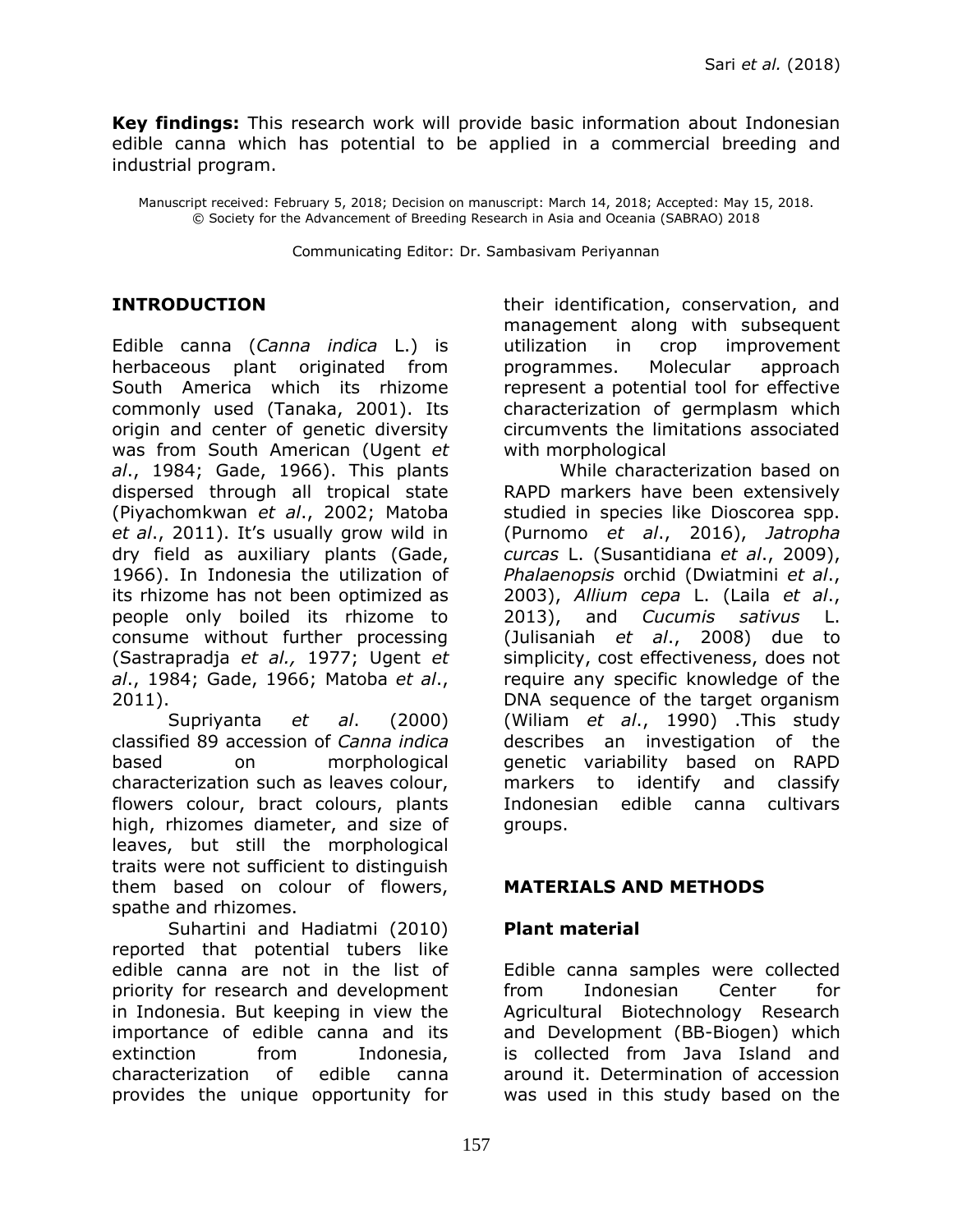result of genetic variability; to compare the clusters formed morphologically (Sari *et al*., 2016). The accession number, local name, origin, and morphological characters

of samples are listed in Table 1. The specimen was deposited in Indonesian Center for Agricultural Biotechnology Research and Development (BB-Biogen) field as a life plants.

**Table 1.** Accession number, cultivar (local names), origin of accession, morphological characters of *C. indica*. The specimen was deposited in Indonesian Center for Agricultural Biotechnology Research and Development (BB-Biogen) field as a life plants.

| No. | Accession<br>number | Local<br>name of<br>cultivar | Origin of<br>accession                                          | Morphological characters<br>(bud, bract, midrib of leaves, outside<br>staminode, rachis, and fruit's colour) |  |
|-----|---------------------|------------------------------|-----------------------------------------------------------------|--------------------------------------------------------------------------------------------------------------|--|
| 1.  | $CI-01$             | Ganyong<br>bodas             | Loji, Karawang,<br>West Java                                    | Green, Green, transparent, yellow with red<br>spot, orange, green                                            |  |
| 2.  | $CI-02$             | Ganyong<br>Putih             | Selomerto,<br>Wonosobo,<br>Central of Java                      | Green purple, green purple, transparent, red,<br>orange, green with purple spot                              |  |
| 3.  | $CI-16$             | Ganyong                      | Dorowati, Tulung,<br>Klaten, Central of<br>Java                 | Green, green, transparent, yellow with red<br>spot, orange, green                                            |  |
| 4.  | $CI-19$             | Ganyong                      | Pager sari,<br>Kalidawir, Tulung<br>agung, East Java            | Green, green, transparent, yellow with red<br>spot, orange, green                                            |  |
| 5.  | $CI-29$             | Sebeg<br>hijau               | Lembah sari,<br>Batu layar, Nusa<br>Tenggara, East<br>Indonesia | Green purple, green purple, transparent, red,<br>orange, green with purple spot                              |  |
| 6.  | $CI-37$             | Ganyong                      | Cibulan,<br>Medangikura,<br>Temanggung,<br>Central of Java      | Purple, green purple, purple, red, orange,<br>green purple                                                   |  |
| 7.  | $CI-43$             | Ganyong                      | Lebak, Banten                                                   | Purple, purple green, purple, red, orange,<br>green purple                                                   |  |
| 8.  | $CI-53$             | Ganyong                      | Nawungan,<br>Panggang,<br>Yogyakarta                            | Purple, purple green, purple, red, orange,<br>green purple                                                   |  |
| 9.  | $CI-66$             | Ganyong<br>abang             | Glenmore,<br>Banyuwangi, East<br>Java                           | Purple, purple, purple, purple, red, purple                                                                  |  |
| 10. | $CI-62$             | ganyong<br>beureum           | Cianjur, West<br>Java                                           | Purple, purple green, purple, red, orange,<br>green purple                                                   |  |
| 11. | $CI-38$             | Ganyong<br>abang             | Puru, Suruh,<br>Trenggalek, East<br>Java                        | Purple, purple green, purple, red, orange,<br>green purple                                                   |  |
| 12. | $CI-65$             | Sebeg<br>merah               | Bima, Nusa<br>Tenggara Barat                                    | Purple, purple green, purple, red, orange,<br>green purple                                                   |  |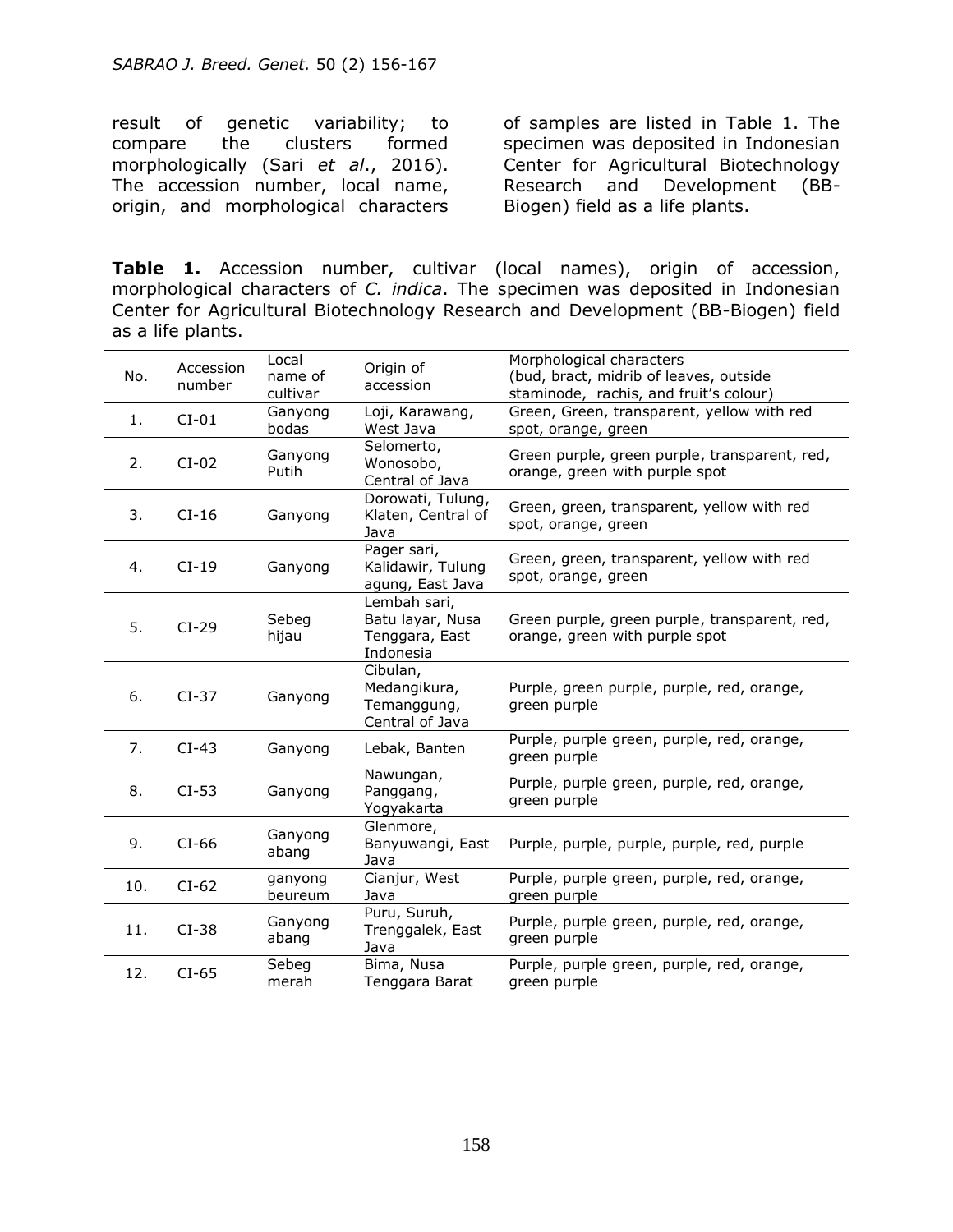#### **DNA isolation**

DNA isolation was isolated from 0.2 g dried leaf, using CTAB method with some modification (Doyle and Doyle, 1987). Leaf of each sample was grind into podwer and then mixed with 700 µl preheated extraction buffer (2% CTAB, 5 M NaCl; 1 M Tris-HCl, 0.5 M EDTA, 2% PVP, 2% βmercaptoethanol). This buffer was preheated to 60 $^{\circ}$ C. The solution was incubation for 30 minute and while incubation it was invert every 5 minute. After incubation it was mixed with 700 µl of phenol/chloroform/isoamylalchohol (25:24:1) and centrifuged at 12.000 rpm for 1 minute at room temperature. The DNA was precipited by adding equal volume of cold isopropanol with lysate and incubated for 3 hours at 4  $^{\circ}$ C. The pellet was dissolved with 100 µl of high salt TE buffer and mixed with 800 µl ethanol. The solution was incubated for 15 minute at  $-20^{\circ}$ C. The pellets were airdried and dissolved in 100 µl of TE buffer.

#### **RAPD marker genotyping**

Five RAPD primers such as OPA-01, OPA-02, OPA-10, OPD-02, and OPN-05 (Table 2) were used for polymerase chain reaction (PCR-RAPD) amplification. The reaction conditions were as described by Williams *et al*. (1990) with modification. PCR reaction was conducted at 94 $\degree$ C for predenaturizing 5 minutes, 94 <sup>o</sup>C denaturizing 30 second, 36  $^{0}C$ annealing (temperature melting) 2 minutes, 72 $^{\circ}$ C elongation 1 minutes, 72  $^0C$  for post-elongation 5 minute, and it was conducted on 40 cycles. The composition of PCR reaction master mix was shown in Table 3. A total of 10 μl of PCR product (RAPD) were separated by electrophoresis on 1.5% agar gel in 1.0 x TBE buffer mixture with 5 μl staining gel. DNA bands were visualized under ultraviolet light and photographed using a digital camera for data recording. In this article only two pictures of the RAPD markers profiles were shown in Figure 1, that was primer OPA-2 and OPN-5 RAPD markers profiles.

| <b>TWATE</b> THIRD ONE CHOIL HOOCCOOD DOOG SOGGONICG GOOG IN CHIS SCOUT. |                |                     |                                    |  |  |  |  |
|--------------------------------------------------------------------------|----------------|---------------------|------------------------------------|--|--|--|--|
| No.                                                                      | <b>Primers</b> | Nucleotide sequence | References                         |  |  |  |  |
|                                                                          | OPA-01         | 5'-CAGGCCCTTC-3'    | (Tanaka, 2001)                     |  |  |  |  |
|                                                                          | OPA-02         | 5'-TGCCGAGCTG-3'    | (Tanaka, 2001; Patra et al., 2008) |  |  |  |  |
| 3                                                                        | $OPA-10$       | 5'-GTGATCGCAG-3'    | (Tanaka, 2001; Patra et al., 2008) |  |  |  |  |
| 4                                                                        | OPD-02         | 5'-GGACCCAACC-3'    | (Patra et al., 2008)               |  |  |  |  |
|                                                                          | OPN-05         | 5'-ACTGAACGCC-3'    | (Patra et al., 2008)               |  |  |  |  |

**Table 2.** Primers and their nucleotides base sequence used in this study.

**Table 3.** Composition of PCR master mix.

| Reagent                                | Amount per one<br>reaction $(\mu I)$ | Concentration    |  |
|----------------------------------------|--------------------------------------|------------------|--|
| PCR-grade water                        |                                      | -                |  |
| KAPA2G <sup>™</sup> Fast ReadyMix (2x) | 12.5                                 |                  |  |
| Primer RAPD                            | 2.5                                  | $10 \mu$ M.      |  |
| MgCl <sub>2</sub>                      |                                      | 25 mM            |  |
| <b>DNA</b>                             |                                      | 25 <sub>ng</sub> |  |
| Final volume                           | 25.00                                | -                |  |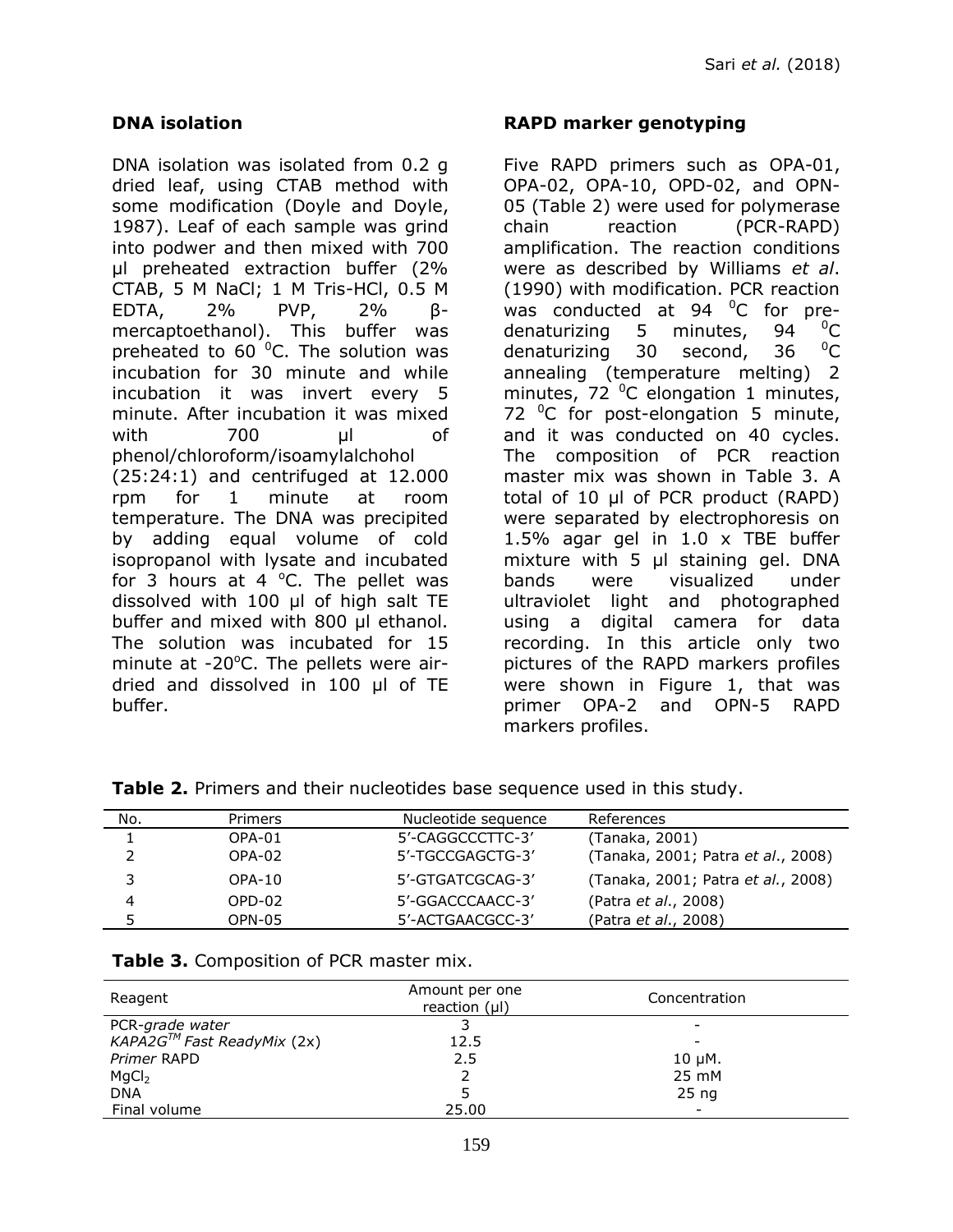

**Figure 1.** RAPD markers profiles generated by random primer OPA-02, and OPN-05 in 12 Indonesian edible canna accessions. Lane M (marker); lane 1, 16, 19 ( accession with green bud, green bract, transparent midrib of leaves, yellow with red spot outside staminode, orange rachis, and green fruit's characters ); lane 2 & 29 (accession with green purple bud, green purple bract, transparent midrib of leaves, red outside staminode, orange rachis, and green with purple spot fruit's characters); lane 37, 43, 53, 38, 62, 65 (accession with purple colour of bud, purple green colour of bract, purple colour in the midrib of leaves, red colour of outside staminode, orange colour of rachis, and green purple colour of fruits characters); lane 66 (accession with purple colour of bud, bract, midrib of leaves, outside staminode, rachis, and fruit's characters).

#### **Scoring and analysis**

The position of the RAPD bands in each electrophoresis lane was marked in base pairs (bp), by comparing the marker profile with the DNA ladder. Data recording (scoring) was conducted based on presence (1) or absence (0) of the bands.

The binary data matrix of RAPD compiled by the 5 primers of 12 edible canna cultivars. Similarity coefficients were calculated with *Gower General Similarity Coefficient* (Sokal and Sneath, 1963). Based on similarity index data (Table 4), cluster method algoritm Unweighted Pair-Group Method Using Arithmetic Average (UPGMA) was used to construct dendrogram using *Multivariate Statistical Program* (MVSP) *software* versi 3.1 pc (Kovach, 2007). *Principle Component Analysis* (PCA) was also conduct to known role of each characters in grouping (clustering) of samples.

## **RESULTS**

## **Analysis of polimorphism by RAPD**

The perusal of data showed in Table 5 that out of five primers OPA-01, OPA-02, OPA-10, OPD-02, and OPN-05 only OPA-02 and OPN-05 primers produced higher polymorphism. Polymorphic RAPD markers from 5 primers RAPD were listed in Table 5.

#### **Relationship and classification of Indonesian** *C. indica* **cultivars**

Supriyanta *et al*. (2000) was done with 89 accession numbers which has various characters such as leaves colour, flowers colour, bract colours, plants high, rhizomes diameter, and size of leaves. Among all characters, leaves colour, bract colour, and flowers (staminode) colour was the prominent characters which can used as main character for accession classification of edible canna. Based on those 3 prominent characters, 89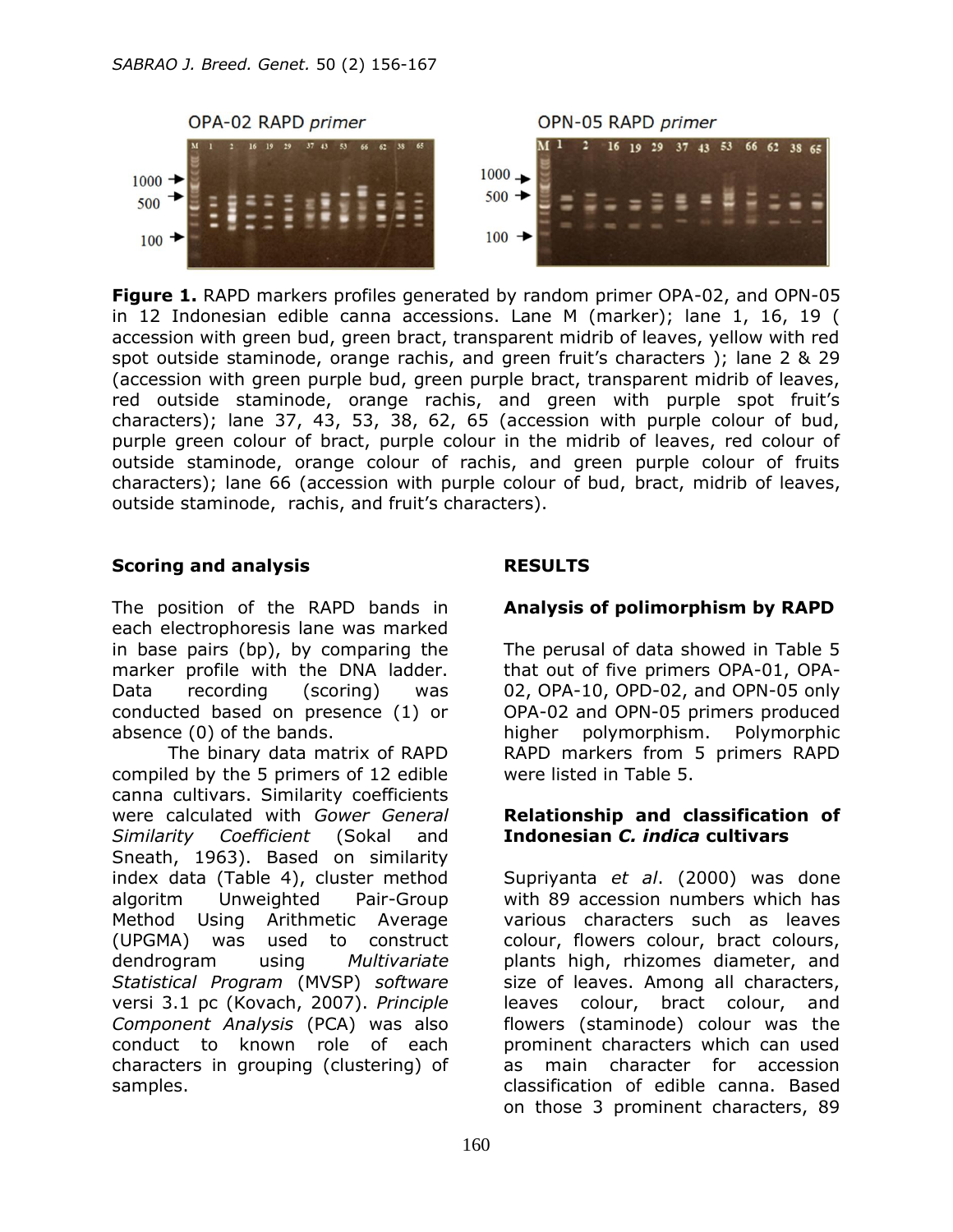| Accession number | $CI-01$ | $CI-02$ | $CI-16$ | $CI-19$ | $CI-29$ | $CI-37$ | $CI-43$ | $CI-53$ | $CI-62$ | $CI-66$ | $CI-38$ | $CI-65$ |
|------------------|---------|---------|---------|---------|---------|---------|---------|---------|---------|---------|---------|---------|
| $CI-01$          |         |         |         |         |         |         |         |         |         |         |         |         |
| $CI-02$          | 0.75    |         |         |         |         |         |         |         |         |         |         |         |
| $CI-16$          | 0.929   | 0.714   |         |         |         |         |         |         |         |         |         |         |
| $CI-19$          | 0.911   | 0.732   | 0.982   |         |         |         |         |         |         |         |         |         |
| $CI-29$          | 0.714   | 0.893   | 0.75    | 0.768   |         |         |         |         |         |         |         |         |
| $CI-37$          | 0.536   | 0.643   | 0.464   | 0.482   | 0.607   |         |         |         |         |         |         |         |
| $CI-43$          | 0.571   | 0.643   | 0.5     | 0.518   | 0.643   | 0.929   |         |         |         |         |         |         |
| $CI-53$          | 0.536   | 0.607   | 0.5     | 0.518   | 0.643   | 0.857   | 0.893   |         |         |         |         |         |
| $CI-62$          | 0.518   | 0.554   | 0.482   | 0.5     | 0.554   | 0.804   | 0.839   | 0.839   |         |         |         |         |
| $CI-66$          | 0.536   | 0.607   | 0.5     | 0.518   | 0.643   | 0.714   | 0.75    | 0.821   | 0.696   |         |         |         |
| $CI-38$          | 0.571   | 0.643   | 0.536   | 0.554   | 0.643   | 0.893   | 0.929   | 0.893   | 0.911   | 0.75    |         |         |
| $CI-65$          | 0.571   | 0.643   | 0.536   | 0.554   | 0.643   | 0.893   | 0.929   | 0.893   | 0.911   | 0.75    |         |         |

**Table 4.** Similarity matrix between accessions of *C. indica* based on RAPD analysis.

**Table 5.** Polimorphic RAPD markers from 5 primers RAPD.

| No.<br>Primer |        | Sequence nucleotide | Number of     | Number of polymorphic | <b>RAPD</b><br>Number of monomorphic Fragment |                            |  |
|---------------|--------|---------------------|---------------|-----------------------|-----------------------------------------------|----------------------------|--|
|               |        |                     | RAPD fragment | RAPD fragment         | RAPD fragment                                 | sized ( <i>base pair</i> ) |  |
|               | OPA-01 | 5'-CAGGCCCTTC-3'    |               |                       |                                               | 270-1700                   |  |
|               | OPA-02 | 5'-TGCCGAGCTG-3'    |               | 10                    |                                               | 290-1000                   |  |
|               | OPA-10 | 5'-GTGATCGCAG-3'    |               |                       |                                               | 350-1200                   |  |
|               | OPD-02 | 5'-GGACCCAACC-3'    |               |                       |                                               | 450-1500                   |  |
|               | OPN-05 | 5'-ACTGAACGCC-3'    | 12            |                       |                                               | 250-850                    |  |
| Total         |        |                     | 56            | 47                    |                                               |                            |  |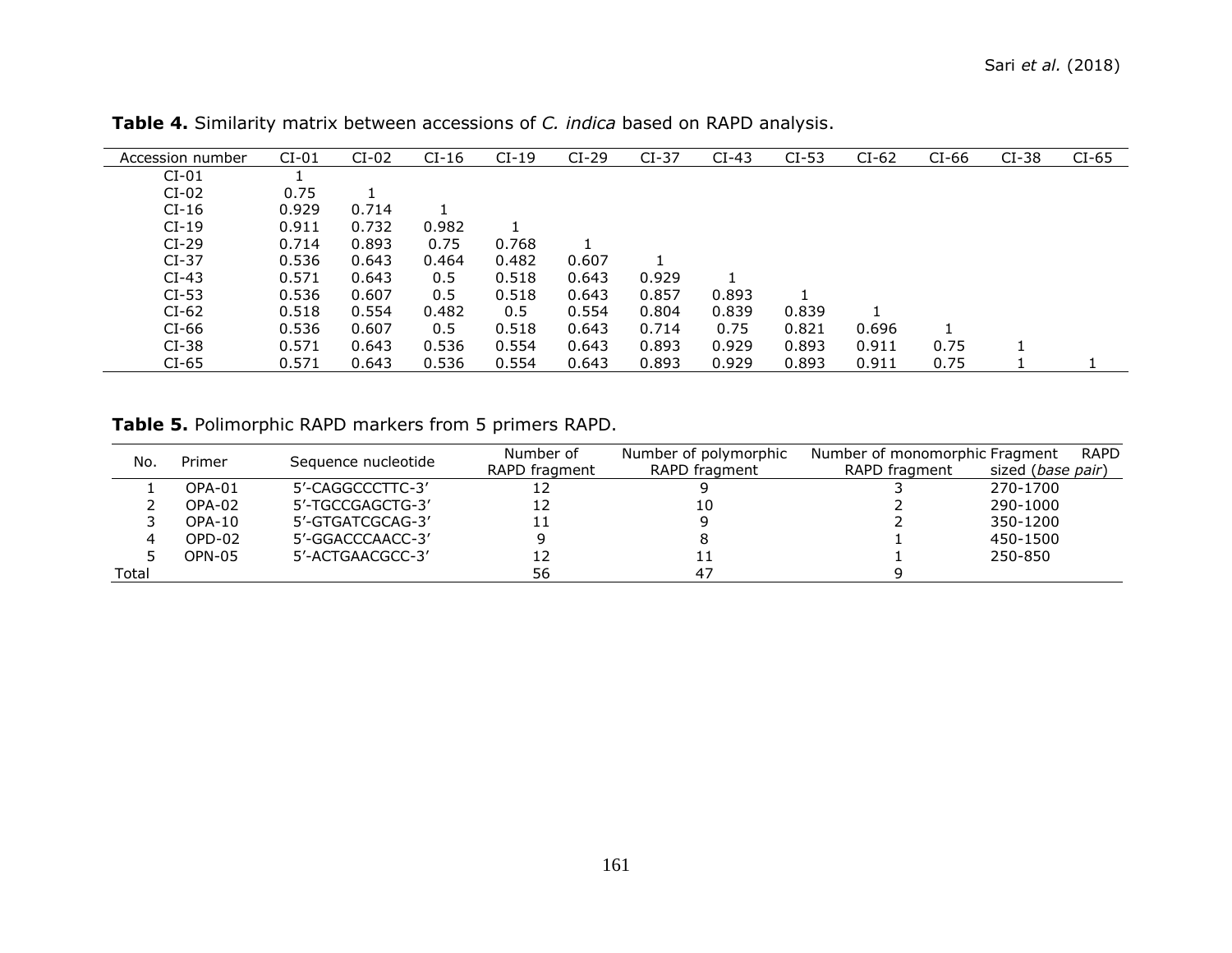accession number can be grouped in 3 group, that is 'red' group for edible canna with red colour on margin of leaves, red purplish bract, and red staminodes; 'green' group for edible canna with leaves with transparent margin, green purplish bract, and red flowers; and 'green yellow' for edible canna with transparent margined, green bract, yellow labellum, and yellow staminode with red spot. The morphological different between 3 group were not clear. Tanaka (2001) was also classified 4 mophological types of Canna rhizomes. The rhizome of *C. indica* was short creeping, bearing many roots at nodes, and the scaly leaves are brownish. Morphological traits does not always reflect real genetic trait, but based on RAPD analysis can be identified clearly.

Dendogram based on molecular characterization showed that five accessions were divided into 2 clusters i.e. cluster A and B at 0.56 coefficient similarity (Figure 2). Cluster A comprised of 7 accessions (C-37, C-38, C-43, C-53, C-62, C-65, and C-66 accession) and cluster B with 5 accessions (C-01, C-02, C-16, C-19, and C-29 accession). The result showed that the green leaves with purple colour of canna lied in the one group comprising cluster A in dendrogram whereas green leaves, green bud, green bract, green veins form another group of cluster B.

Based on dendogram, cluster A also divided into 2 subcluster, subcluster A1 and A2 with 0,74 0.74 coefficient similarity. The difference of subcluster A1 and A2 can distinguished from OPA-01 (1.700 bp), OPA-02 (370 bp), OPA-10 (400 bp, 700, and 1.000 bp), OPD-02 (500 bp and 1000 bp), and OPN-05 (700 bp) primers. Subcluster A1 was consist

only east java sample. It has purple colour of bud, bract, midrib of leaves, outside staminode, rachis, and fruit's. Cluster A2 consist of 6 samples. It was collected from Bima, west java, Central of java, Banten, east java, and Yogyakarta. It has purple colour of bud, purple green colour of bract, purple colour in the margin of leaves, red colour of outside staminode, orange colour of rachis, and green purple colour of fruits.

Cluster B was also divided into 2 subcluster based on dendogram, subcluster B1 (samples from central of Java and East Indonesia) and B2 (samples from west java, central of java, and east java) with 0.73 coefficient similarity. The difference of subcluster B1 and B2 can be seen in primer OPA-01 (300 bp, 600 bp, and 1.700 bp), OPA-02 (830 bp and 1.000 bp), OPA-10 (500 bp and 1.000 bp), and OPN-05 (850 bp). Subcluster B1 morphologically has green purple bud, green purple bract, transparent margin of leaves, red outside staminode, orange rachis, and green with purple spot fruit's. Morphological of subcluster B2 has green bud, green bract, transparent margin of leaves, yellow with red spot outside staminode, orange rachis, and green fruit's.

In this research was also done to known role of each molecular character in grouping of edible canna. Grouping pattern based on PCA (Figure 3) showed equal result with grouping from cluster analysis. There was 4 group of accession which is accession number CI-01, CI-19, and CI-16 become one group supported by OPN-05 (280 bp) and OPA-10 (700 bp) primers, accession number CI-02 and CI-29 grouped in same group supported by OPA-10 (500 bp) and OPN-05 (250 bp) primers, accession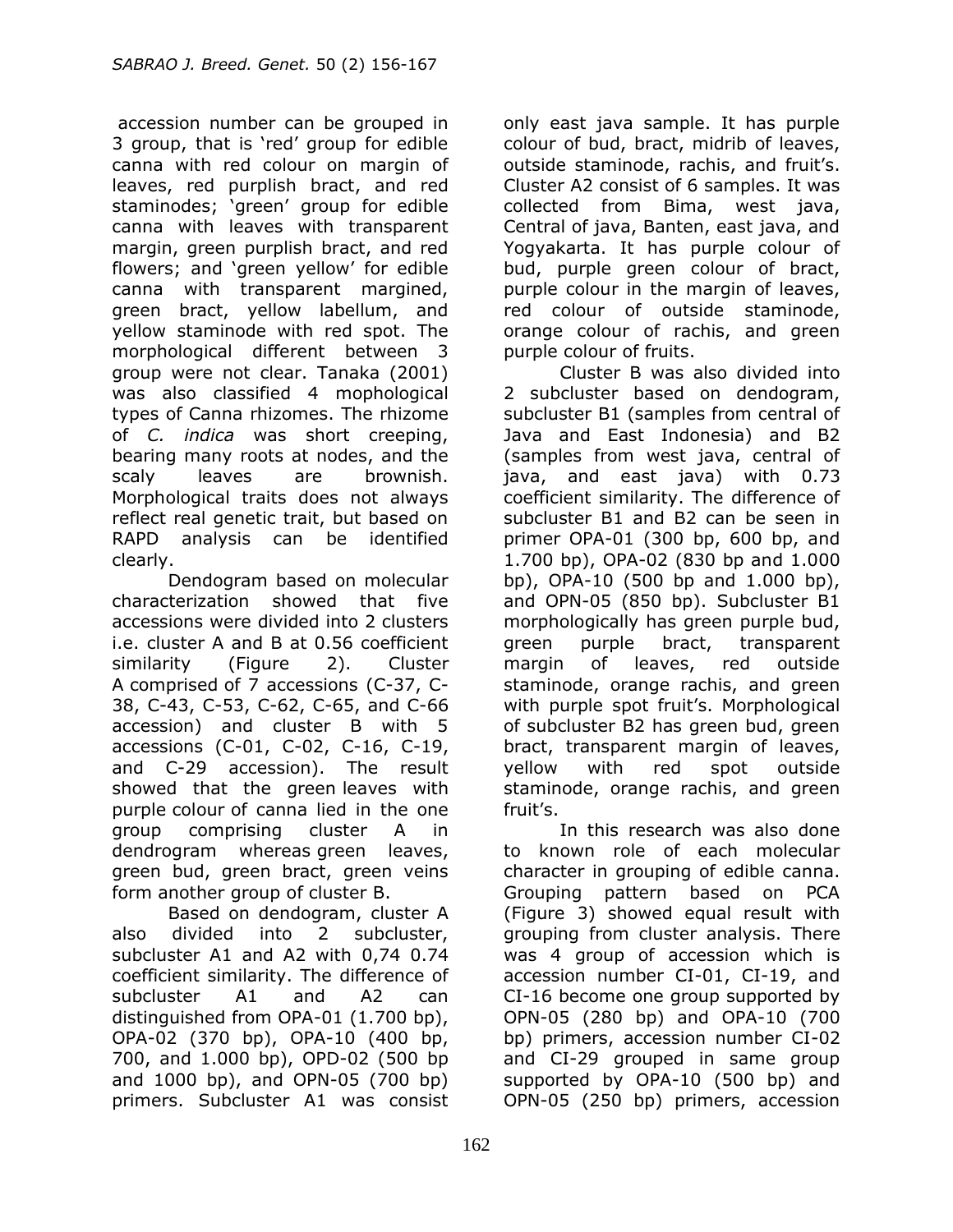number CI-37, CI-43, CI-62, CI-65, CI-53, and CI-38 was grouped by OPN-05 (300 bp) and OPA-02 (500 bp) primers, accession number CI-66 separated from other accessions and become its own group supported by OPA 10 (1.000 bp and 2.100 bp), OPA-02 (600 bp), and OPN-05 (700 bp) primers.

Each of primer has DNA specific band which supported grouping of cluster. In 56 characters that used to relationship molecular analysis by RAPD, 23 characters can categorized as a characters that has high diagnostic value. Number of characters that has high diagnostic value consist of 6 characters in OPA-01 (300 bp, 600 bp, 700 bp, 720 bp, 800bp, and 1.700 bp) primers, 4 characters in OPA-02 (370 bp, 450 bp, 500 bp, and 600 bp) primers, 6 characters in OPA-10 (350 bp, 400 bp, 500 bp, 700 bp, 950 bp, and 1.200 bp) primers, 3 characters in OPD-02 (500 bp, 900 bp, and 1.000 bp), and 4 characters in OPN-05 (250 bp, 300 bp, 600 bp, and 700 bp) primers.

## **DISCUSSION**

Genetic variability can be caused by environment or internal factors, such as mutation. Based on Figure 2 we known that geographic diversity didn't caused an impact in the grouping of accession. This is clearly seen in the A2 that showed CI-62 which collected from Bima joined with another accession from west Java (CI-62), Yogyakarta (CI-53), central of java (CI-37), East Java (CI-38), and Banten (CI-43). Cluster B1 also grouping not based on geographical of the samples, CI-29 dari NTB joined with CI-02 which is come from central of Java.

Based on Figure 2, also known that grouping of the samples was showed that *C. indica* has stability gene of variability which are not influenced by environment. Tanaka (2001) used 20 *primer* RAPD also clearly divided *C. indica* including their intraspecies taxa belong one cluster. That cluster described that *C. indica* genetically divided from other taxa. Prince (2010) in her research about Cannaceae also clearly grouped *C. indica* cultivar from other *Canna* species which collected from another region in Peru using RAPD. Piyachomkwan *et al*. (2002) in his research in 4 types of *C. indica* in Thailand using 4 *primer* of RAPD also clearly divided 4 types *C. indica* become 3 group without any correlation of their geographical origin. Four canna varieties indigenous to Thailand were examined including Thai-green, Japanese-green, Thaipurple and Chinese-purple and compared with cassava (*Manihot esculenta* Crantz). Using RAPD technique employing ten 10-base primers, four primers implied that at least three types of canna including Thai-green, Japanese-green and Thai/Chinese-purple existed and corresponded to plant characteristics as identified by flower, stem, leaf, and rhizome colors. In this research, based on approximation method of *artificial diagnostic-morphological classification* toward RAPD markers and cluster analysis, *C. indica* can be classified into 2 cultivar, that is 'green' and 'red' group and 4 subcultivar group, that is 'green', 'green purplish', 'red', 'red purplish' as shown in Table 6.

Based on Figure 2 in cluster A2, it is likely *C. indica* cultivars were selected from existing variant through clonal propagation although this accession collected from different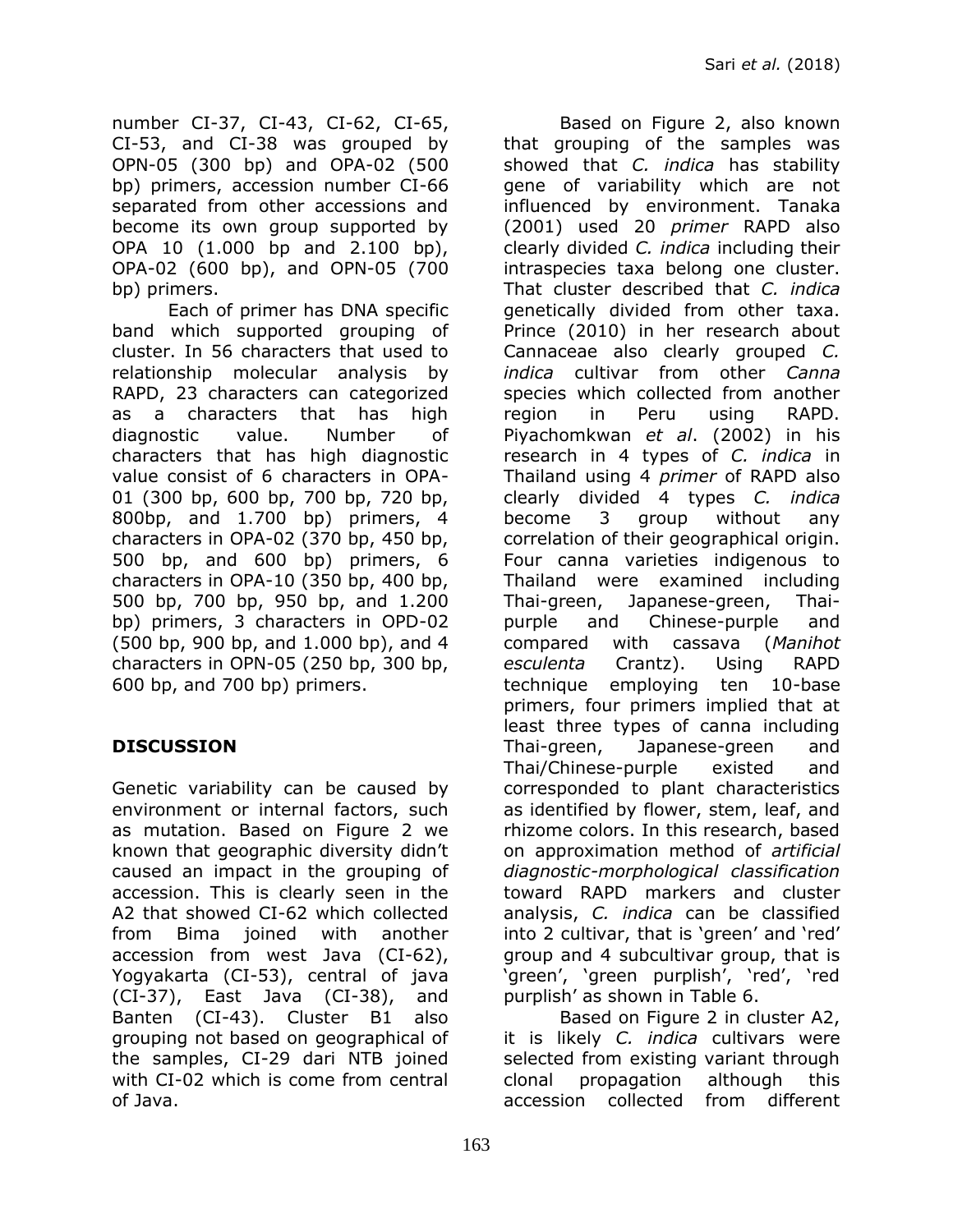

**Figure 2.** Dendogram illustrating the variability and similarity relationship of *Canna indica* based on RAPD analysis.



**Figure 3.** Diagram pattern of grouping accession and spread pattern of molecular characters of *Canna indica* cultivar groups that define grouping accession.

region. Gade (1966) said that the part of the canna plant used for planting is the small corm-like rhizome segment. Peoples influence in the distribution process have a great deal in the process of genetic variation.

Another people influences in variation genetic was selection and hybrid process (Panwar *et al.*, 2013). Furthermore, Indrawan *et al*. (2007) said that individual asexual generation genetically same with the parents and

usually has lowest genetic variation. Sources of gen combination in the asexual population are mutation. Mutation can be done spontaneously (mismatch in genetic replication) or by external factors such as UV radiation and another chemistry agent. Another cause of genetic diversity of *C. indica*  was *C. indica* produce fertile flower, with the result may occurs hybrid fertilization, although probability of seed forming are small.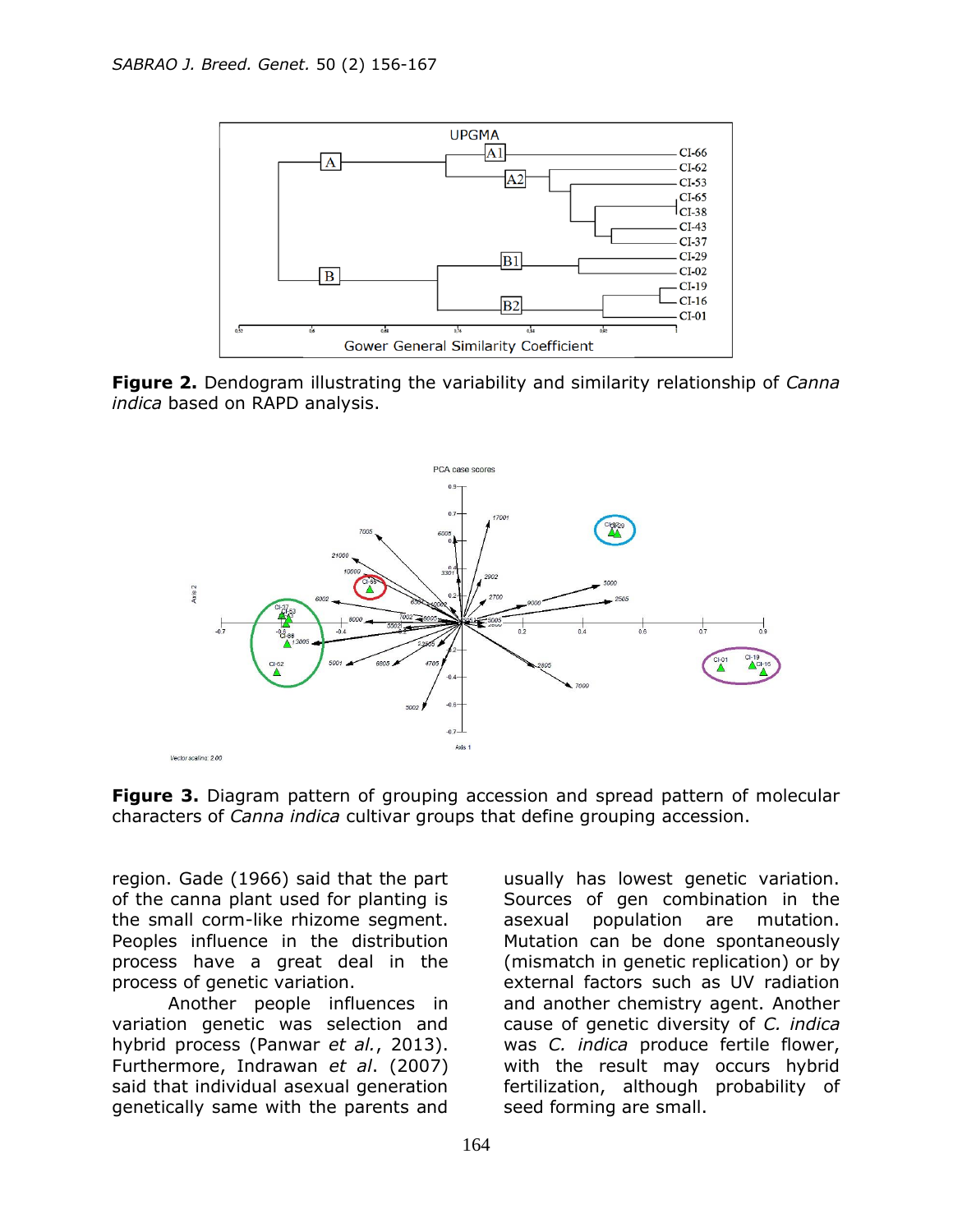| Group Cultivars | Sub-group<br>Cultivars | Local name of cultivar | Collection sites                   |  |
|-----------------|------------------------|------------------------|------------------------------------|--|
|                 | Red purplish           | Ganyong abang          | Glenmore, Banyuwangi,<br>East Java |  |
|                 |                        | Ganyong                | Medangikura, Temanggung,           |  |
| Red group       |                        | Ganyong                | Central of Java<br>Lebak, Banten   |  |
|                 | Red                    | Ganyong beureum        | Cianjur, West Java                 |  |
|                 |                        | Ganyong abang          | Trenggalek, East Java              |  |
|                 |                        | Sebeg merah            | Bima, Nusa Tenggara                |  |
|                 |                        | Ganyong putih          | Wonosobo, Central of Java          |  |
|                 | Green purplish         | Sebeg hijau            | Batu layar, Nusa Tenggara          |  |
| Green group     |                        | Ganyong bodas          | Karawang, West java                |  |
|                 | Green                  | Ganyong                | Klaten, Central of Java            |  |
|                 |                        | Ganyong                | Tulungagung, East Java             |  |

**Table 6.** Intraspecific classification (non-formal), group cultivar, local names, and accession origin from 12 *C. indica* cultivars using RAPD markers.

Edible canna has various advantages. This plant's rhizome can be used as raw materials for flour and fuel because of its high starch contain (Dewi *et al.*, 2011). The starches granules were larger (10-80µm) compared with cassava starch, pastes had a higher peak viscosity (930-1060 BU) than cassava starch, occurring at a higher temperature. Pastes of canna starch were more stable and when cooled, viscosity increased to 1800 BU. Gelatinized pastes of canna starches also rapidly formed good gels on cooling. It is evident that edible canna provides starches with very attractive properties and totally different from cassava and is the greatest promise for the new base starch to be employed complementarily with cassava starch (Piyachomkwan *et al.*, 2002). The plant's rhizomes are also used to make noodles, was conducted in Vietnam (Hermann *et al*., 1997). The edible canna starch was shown to have a large granule size, slightly higher amylase content, longer amylopectin unit-chains, a lower gelatinization temperature, and higher viscosity and retro gradation in

comparison with maize starch (Tanaka *et al*., 2006).

Based on Figure 3, grouping pattern based on PCA showed equal result with grouping from cluster analysis. This also shows that primer was a stable primer to be used in determining genetic variation of *C. indica*. Panwar *et al.* (2013) using PCA in his research on 46 *Aloe* accession in India and known that all of the accession divers in equal rates in two axes. Furthermore, it is grouped as a UPGMA dendogram. This was also showed a high of genetic variability.

### **CONCLUSION**

Based on molecular characters edible canna (*Canna indica* L.) in Indonesia was divided in two cultivar group. It was 'green' and 'red' cultivar which green cultivar divided into two subcultivar, 'green' and 'green purplish'. Red cultivar was also divided into two sub-cultivar, 'red' and 'red purplish'. Result of PCA analysis showed that used primer was a stable primer to be used to determine genetic variation of *Canna indica* cultivar and grouping of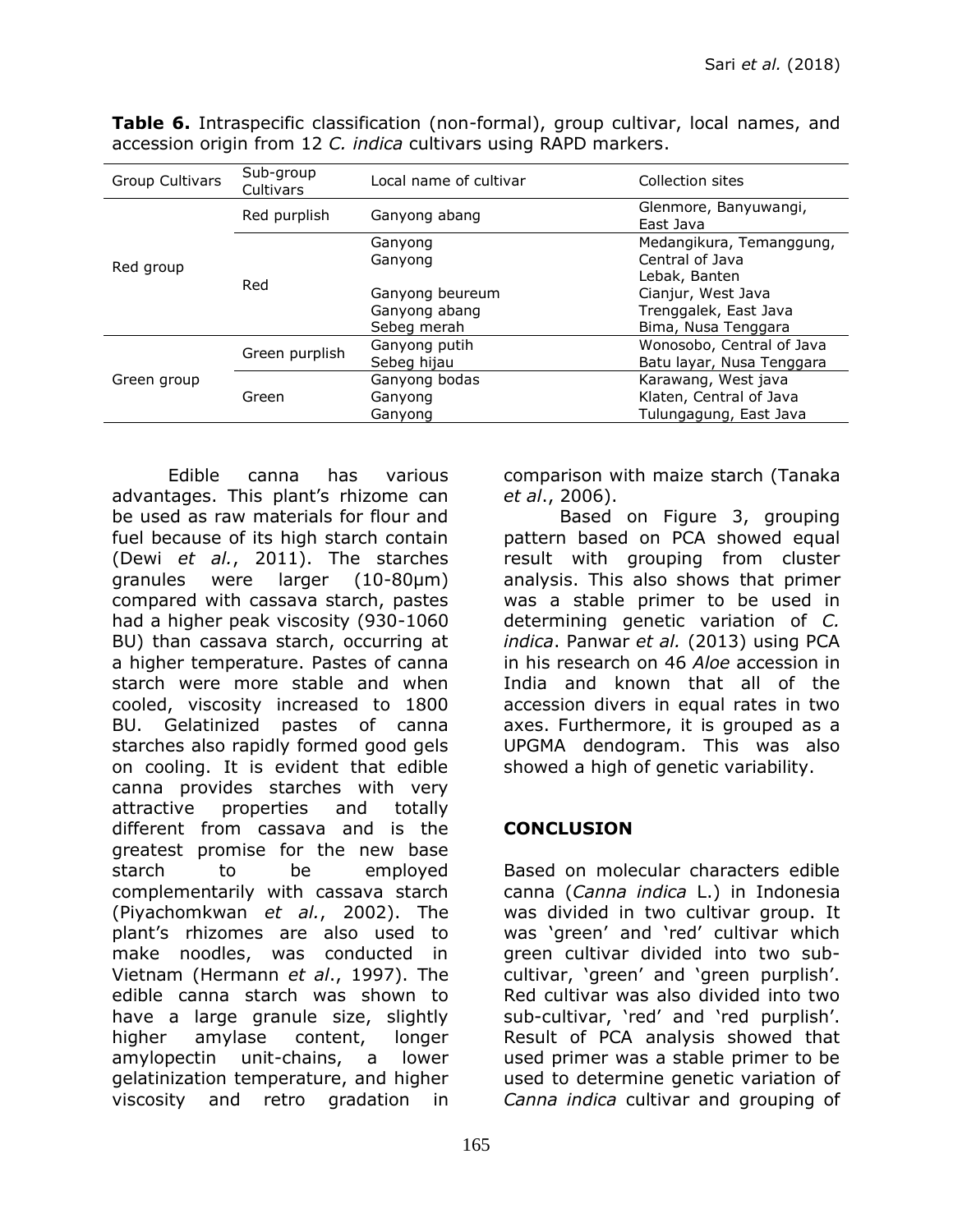the cultivar was not influenced by geographical origin.

#### **ACKNOWLEDGEMENTS**

Thankful to the head officer of Directorate General of Higher Education for founding this research through grant No: 0094/E4.4/2013 and Indonesian Center for Agricultural Biotechnology Research and Development (BB-Biogen) for lent me to conducted research using their collection plant trough document No: 6124/LB.230/I.11/10/2014.

#### **REFERENCES**

- Dewi K, Trisunaryanti W, Soetarto ES (2011). Development of Bioethanol Production from Canna (*Canna edulis* Ker.) Rhizome. *Int. Conf. Biol., Environ. Chem.* 1: 237-240.
- Dwiatmini K, Mattjik NA, Aswidinoor H, Matius NIT (2003). Analisis pengelompokan dan hubungan kekerabatan spesies anggrek *Phalaenopsis* berdasarkan kunci determinasi fenotifik dan marka molekuler RAPD. *J. Hort.* 13(1):16- 27 (In Indonesian Language)
- Doyle JJ, Doyle JL (1987). A rapid DNA isolation procedure for small quantities of fresh leaf tissue. *Phytochem. Bull.* 19: 11-15.
- Gade DW (1966). Achira, the edible Canna, Its cultivation and use in the Peruvian Andes. *Econ. Bot.* 20(4): 407-415.
- Gower JC (1971). A general coefficient of similarity and some of its properties. *Biomet.* 27: 857-874.
- Hermann M, Quynh NK, Peters D (1997). *Reappraisal of edible canna as a high-value starch crop in Vietnam*. CIP Program Report, Vietnam, pp. 415-424.
- Indrawan M, Primack RB, Supriatna J (2007). *Biologi Konservasi*. Yayasan Obor Indonesia, Jakarta, pp. 12-69 (In Indonesian Language)
- Julisaniah NI, Sulistyowati L, Sugiharto AN (2008). Analisis Kekerabatan Mentimun (*Cucumis sativus L.)*  menggunakan Metode RAPD-PCR dan Isozim. *Biodiversitas* 9 (2): 99-102 (In Indonesian Language)
- Laila A, Sulistyaningsih E, Wibowo A (2013). Morphogenetic variation of shallot (*Allium cepa* L. Aggregatumn Group). *Ilmu Pertanian* 16 (2): 1-11.
- Kovach WL (2007). *MVSP-A Multivariate Statistical Package, 3.1*. Kovach Computing Service, Pentraeth, Wales, UK.
- Matoba H, Tanaka N, Uchiyama H, Koyama T (2011). The origin of Southeastern Asian triploid edible canna (*Canna discolor* Lindl.) revealed by molecular cytogenetical study. *Econ. Bot.* 65(3): 308-314.
- Panwar BS, Singh R, Dwivedi VK, Kumar A, Kumari P (2013). Genetic diversity among Indian Aloe accession based on RAPD analysis. *Int. J. Med. Arom.* 3(3): 326-333.
- Patra B, Acharya L, Mukherjee AK, Panda MK, Panda PC (2008). Molecular characterization of ten cultivar of Canna lilies (*Canna* Linn.) using PCR based molecular markers (RAPDs and ISSRs). *Int. J. Integr. Biol.* 2(2): 129-137.
- Piyachomkwan K, Chotineeranat S, Kijkhunasatian C (2002). Edible canna (*Canna edulis*) as a complementary starch source to cassava for starch industry. *Ind. Crops Prod.* 16: 11-21.
- Prince LM (2010). Phylogenetic relationships and species delimitation in *Canna* (Cannaceae). In: O. Seberg. G. Petersen. A. S. Barfod, & J.I. Davis, eds., *Diversity, Phylogeny, and Evolution in the Monocotyledons*, Aarhus University Press, Århus, pp. 307- 331.
- Purnomo, Daryono BS, Rugayah, Sumardi I, Shiwachi H (2016). Genetic variability and classification of Indonesian Yams (*Dioscorea* spp.)